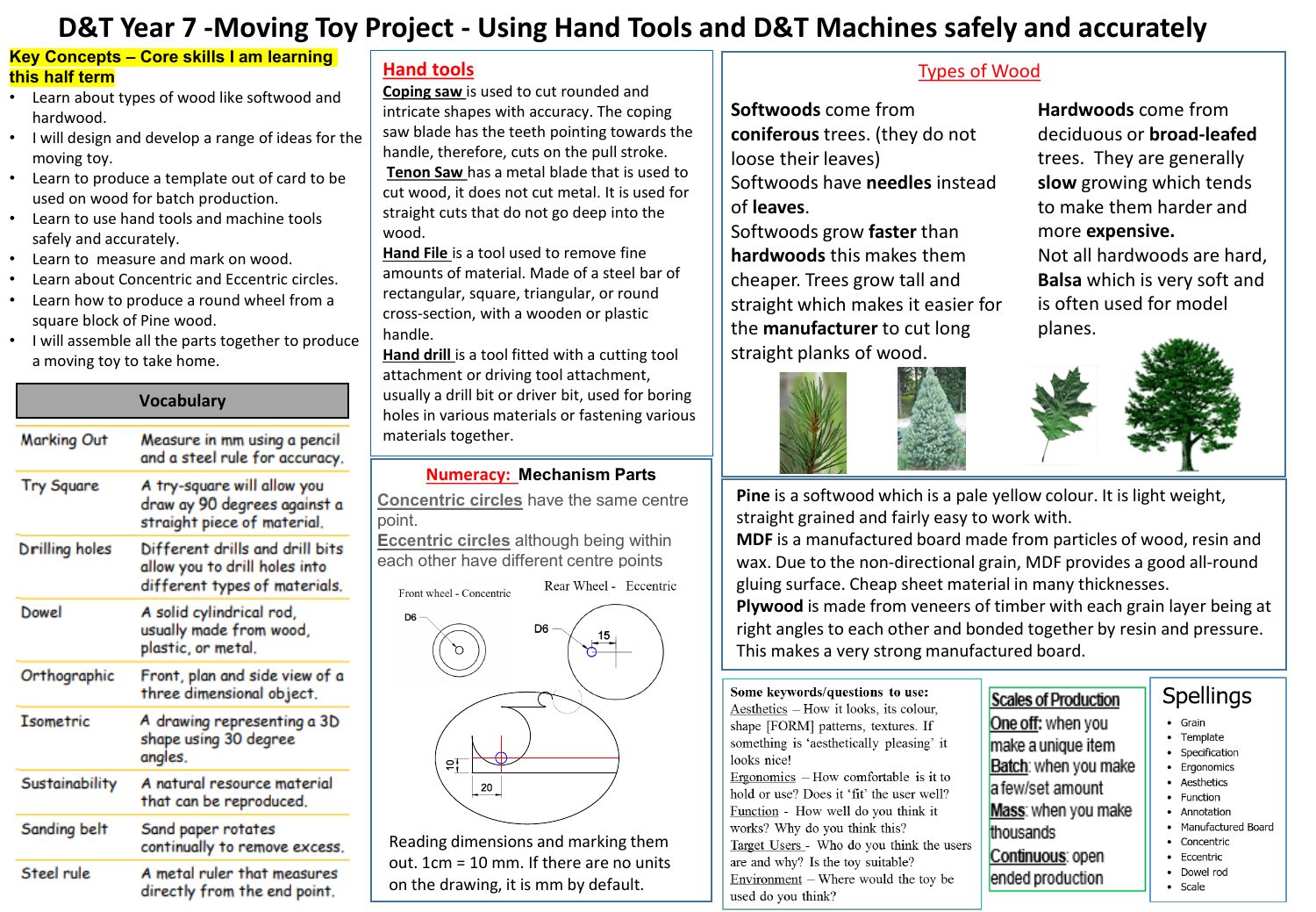#### **Y7 FP&N 1 About Food**

Week 1. H&S Why we need food Week 2. **Practical:** Fruit salad Week 3. Where food comes from Week 4. **Practical:** Couscous salad Week 5. Seasonal food. Assessment Week 6. **Practical:** Pitta pizza Week 7. International food

> **Home learning:** Why we eat food. • Equipment table.

> > miles.

food.

**Food that is caught** Fish and shellfish such as mackerel, haddock, mussels, scallops and salmon can be caught in the seas around the UK.

• Investigation into food

• World cuisine investigation

• How food is cooked. The advantages of buying and eating locally grown

#### **What influence does seasonality have on our food supply?**

- In non-tropical regions, plants only crop for a limited duration at a specific time.
- This means that produce that is harvested at their cropping time are only available for a limited time.
- Harvested food crops need to be stored, processed and preserved so that they can be eaten outside their cropping time.
- In any seasonal climate, crops are harvested at different times most are harvested in late summer and autumn. Not all – some are harvested before or after.

#### **Key words:**

- Bacteria
- Pathogenic
- Hygiene
- **Survival**
- Food chains
- Carbon cycle
- **Provenance**
- **Bacteria**
- **Pathogenic**
- Hygiene
- **Survival Bacteria**
- **Pathogenic**
- Hygiene
- Survival
- Cuisine
- Season
- Availability
- Food miles
- Variety
- **Germinate**

#### **Why do we need to eat food?**

- To give us energy
- To keep us warm
- Allow us to grow
- To provide us with all the nutrients our bodies need
- To keep us healthy
- Encourage us to socialise or spend time with others
- It is nice!



**Food that is harvested** Fruit and vegetables such as apples, potatoes, carrots, lettuce and sprouts, and soft fruit such as raspberries and strawberries, are grown in the UK, because they are suited to the soil and climate. **Food that is reared** Cows, sheep and goats and for meat and milk. Pigs for meat • Chicken (and other fowl) for meat and eggs

#### **Safety Rules:**

- 1. Always wash your hands in hot soapy water before starting practical work.
- 2. Wear an apron and tie long hair back.
- 3. Keep all perishable ingredients and prepared food in the refrigerator.
- 4. Wash all equipment. Work surfaces, the sinks and the top of the cooker when you have finished cooing.
- 5. Exercise caution when using, carrying and storing sharp knives.

#### **Key concepts:**

**Food chains:** A series of organisms each dependent on the next as a source of food.

**The carbon cycle**: Carbon is one of the main elements that make up our foods. One of the main ways that plants accumulate (gather) the raw materials to make new tissues (that we eat) is through the carbon cycle. Using energy from the sun, carbon from the atmosphere, and decomposing organic matter from the ground – plants grow and build new materials. **Food provenance** means knowing: Where food is grown, caught or reared, how it is produced, how it is transported.

**International food:** Food from different parts of the world are influenced by different climates, culture and traditions. Easier travel, migration and communication mean that we can easily learn about and experience food from all over the world.

# **PLANT Life Cycle**



#### **Fruit salad Ingredients:**

- 1 apple
- 1 banana
- 1 orange
- Optional: Mango, grapes, strawberries, kiwi fruit, peach or nectarine.
- Small juice box

**Airtight container to take fruit salad home**.

#### **Couscous salad Necessary ingredients:**

- 100grams couscous
- 1 veg or chicken stock cube
- 1 small pepper
- 2 medium tomatoes
- 1 small onion or spring onions
- 1 small chilli

#### **Optional ingredients:**

- Small can of sweetcorn
- 50grams feta cheese
- Fresh green herbs parsley, coriander, chives
- 3 4 dried apricots

**Airtight container to take fruit salad home**

#### **Pitta pizza** *Necessary ingredients:*

- 4 pitta breads
- 1 small onion
- 1 small tin of tomatoes
- 1 tbsp tomato puree
- 1 clove garlic
- 70g grated cheese cheddar, mozzarella
- *Optional ingredients:* pepperoni, cooked ham, pineapple, mushrooms **Airtight container to take fruit salad home**